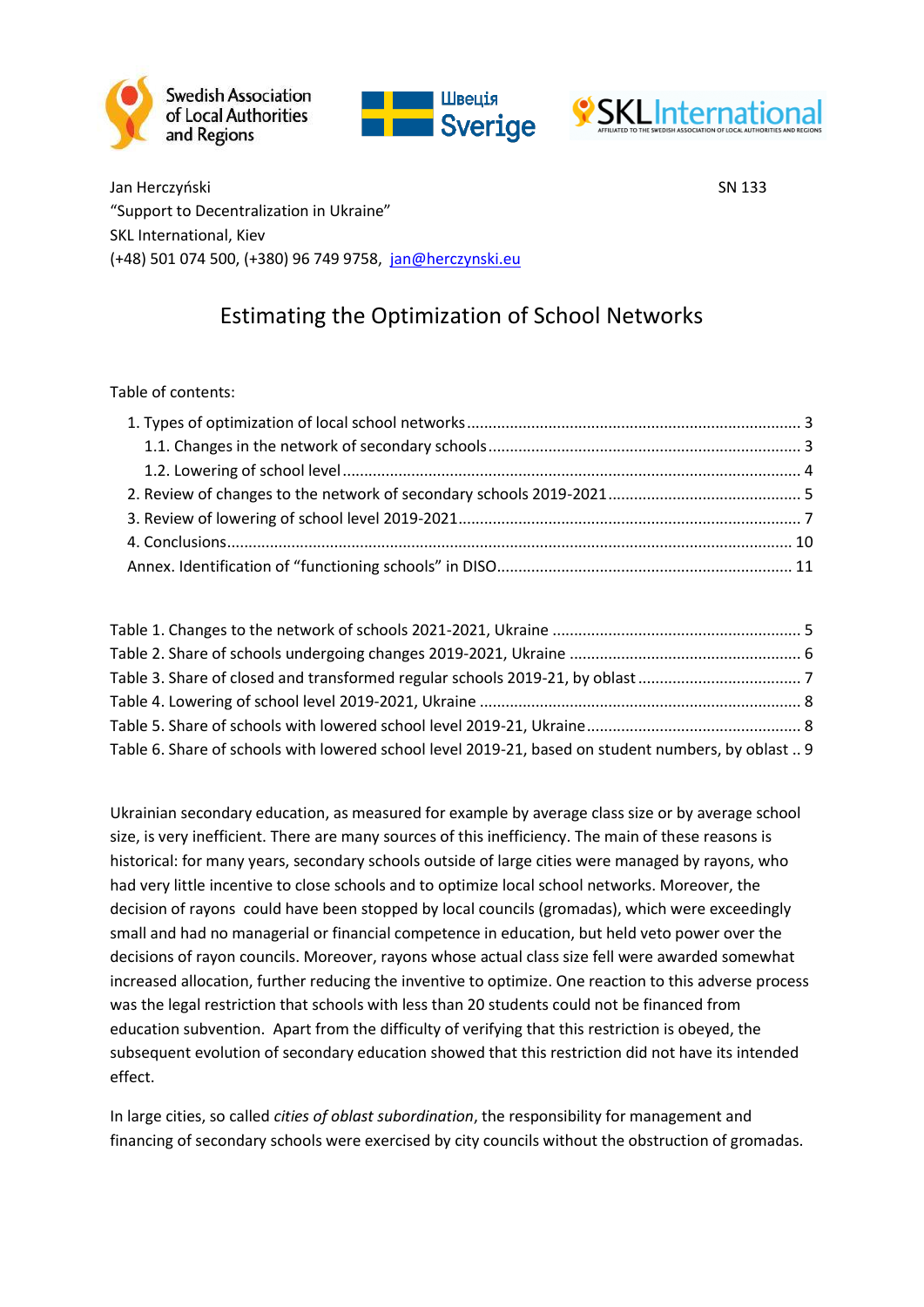The secondary schools in 173 cities of oblast subordination were much more efficient, which however is not surprising.

This irrational system was replaced with the beginning of the decentralization process, in which rayons as founders of secondary schools were gradually replaced by so called *amalgamated territorial gromadas* (known by their Ukrainian acronym OTG). The process started in 2016 with 136 OTG, and concluded in 2021, when 1438 OTG totally replaced previous system of over 470 rayons. In the process, also cities of oblast subordination became OTG, and this historical administrative distinction disappeared.

In parallel, a new grant from the national government to local budgets for financing of education was introduced, called *education subvention*. The responsibility for proposing, maintaining, and monitoring of the allocation formula for education subvention rests with the Ministry of Education and Science. The main parameter of the present allocation formula, namely *normative class size*, represents rational assumption about what average actual class size may be achieved through optimization of local school network. It depends of student population density and on share of rural population in the OTG, but does not depend on actual class size. This means that optimization of local school network by OTG may lead to an increase of average class size, but will not lead to a reduction of the allocation. In other words, the decentralization process created a system which should incentivize OTG to optimize their networks of secondary schools.

An important policy tool to support more rational management of school network by OTG was introduction of hub schools and satellite schools in 2017 (previously secondary schools could not have satellites). Presently, out of about 15 200 communal secondary schools in Ukraine, there are about 1 200 hub schools (8,0%) and 1 600 satellite schools (10,7%), while the remaining schools are so called *regular* schools, which are neither hub nor satellite schools (see [Table 1\)](#page-4-1).

The purpose of the present Short Note 133 is to propose analytical measures to assess this optimization, at the local, regional, and national level. Two measures are proposed, namely changes to the local network of secondary schools (such as closing a school or changing it from autonomous school into a satellite of larger school), and lowering of school level (meaning the discontinuation of teaching at upper secondary level, grades 10 to 11, or at basic level, grades 5 to 9, whichever is the higher).

In the first section we propose the methodologies for conducting this assessment, based on statistical data collected on September 5 every year. For this reason, the optimization effort of school founders is measured for a school year, from September of one year to September of the following year. Since the complete network of TG has been created only at the beginning of 2020, we have two school years which may be analyzed, namely school year 2019/20 (changes between September 2019 and September 2020), and school year 2020/21 (changes between September 2020 and September 2021). The key concept of *functioning school* is introduced and discussed in Annex.

The following two sections present the results of these two types of assessments of optimization achieved in Ukraine in the school year 2019/20 and in the school year 2020/21. In the last section we formulate brief conclusions of the SN. The main conclusion is that optimization during the school year 2020/21 became much stronger than in the school year 2019/20. This indicates that the decentralization process provided correct incentive mechanisms in secondary education in Ukraine.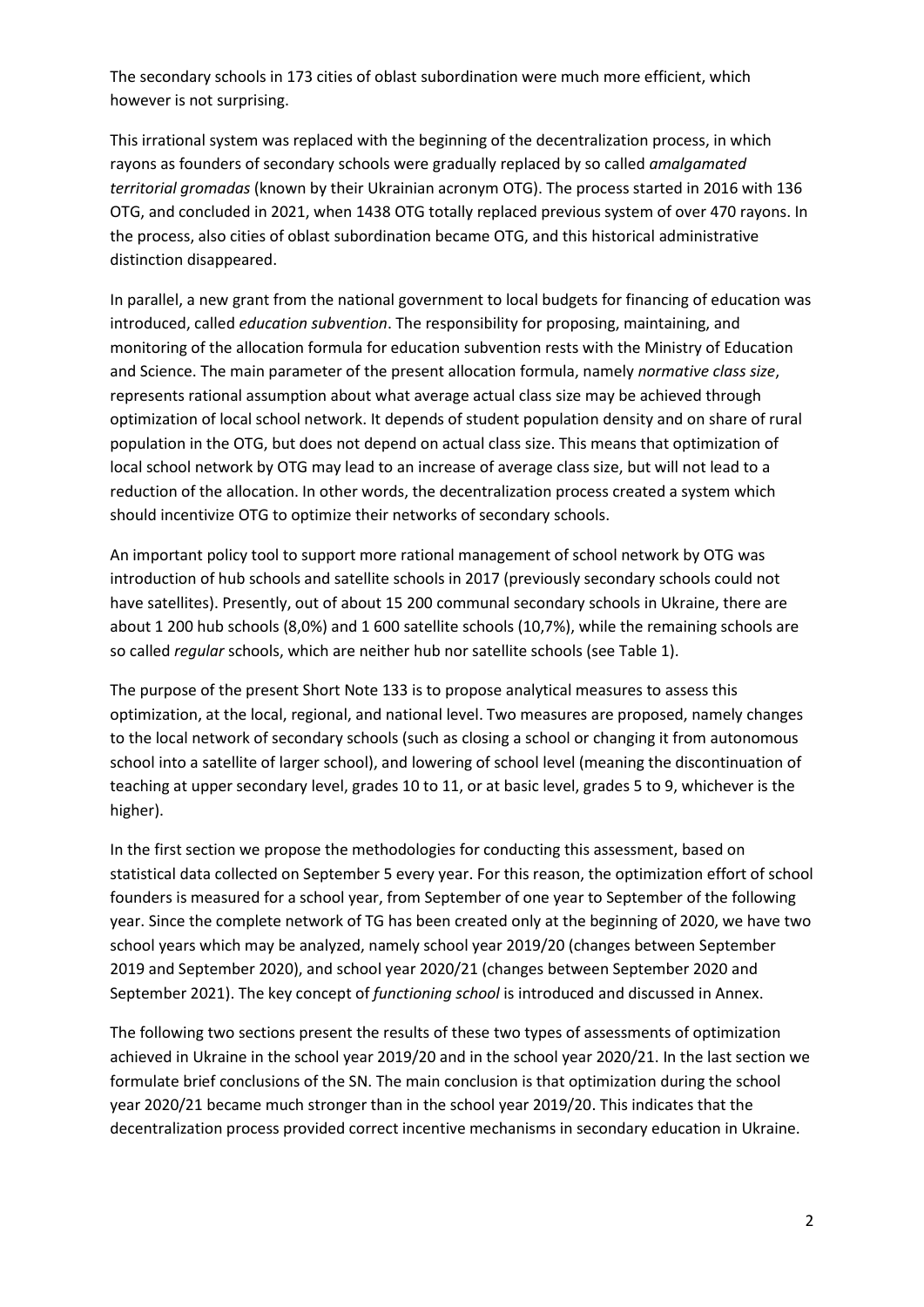The present Short Note 133 is continuation of analytical support to the Ministry provided by the Ukrainian-Swedish project "Support to Decentralization in Ukraine" (SDU). The efficiency of networks of rural schools were addressed by the report on 40 rural rayons, prepared with SDU support in 2016. Policy options regarding the fragmented networks of rural schools were proposed in SN 25 (August 2015). Recent changes in the networks of secondary schools were reviewed in SN 116 (January 2020).

#### <span id="page-2-0"></span>**1. Types of optimization of local school networks**

By optimization of school network we mean any change which leads to more efficient use of school resources, especially resulting in increased class sizes and higher student-teacher ratio. By local networks of secondary schools we mean networks of schools managed by territorial gromadas. Three main types of optimization of local networks of secondary schools can be listed:

- 1. School closure,
- 2. Transformation of regular schools into hub or satellite schools,
- 3. Lowering of school level.

All three type of optimization have the effect that some students, often those in basic or upper secondary grades, need to move to study to a different school, usually located further from their home. This should have the result of increased class sizes and consequently of reduction of required number of teachers.

The first two types of optimization may be analyzed together, as both are examples of changes to local network introduced by the school founder. Besides school closures and transformations of regular schools, the changes of school network include also transformation of other school types and opening of new schools (see section 1.1). Lowering of school level means discontinuation of teaching at one of three school levels recognized in Ukraine (see section 1.2).

Alongside these three types of optimization, there are also more subtle optimization measures, for example merging of parallel classes within one school (this sometimes happens in grade 10), but these are more difficult to identify using available statistical data and are not discussed here.

The identification of changes to school network and of lowering of school level is performed using data from statistical forms ZNZ-1, collected in DISO system. Since there are some data issues in DISO, an appropriate methodology needs to be developed. In particular, it is necessary to identify records in DISO which correspond to functioning schools, that is to actual communal schools which teach students and which report them to DISO. This preliminary methodological step is reviewed in the Annex. Further methodological issues for two types of optimization measures are discussed in the next two subsections.

#### <span id="page-2-1"></span>**1.1. Changes in the network of secondary schools**

Changes to local school network cover such situations as school closures, change of status of school (for example, when a regular school is changed into a satellite), and creation of new schools. Internal reorganization of school activities (consolidation of classes, change of school level) is not included. We identify 12 different changes which may be made to local network of schools, and which depend on the status of school (regular, hub, satellite). These are: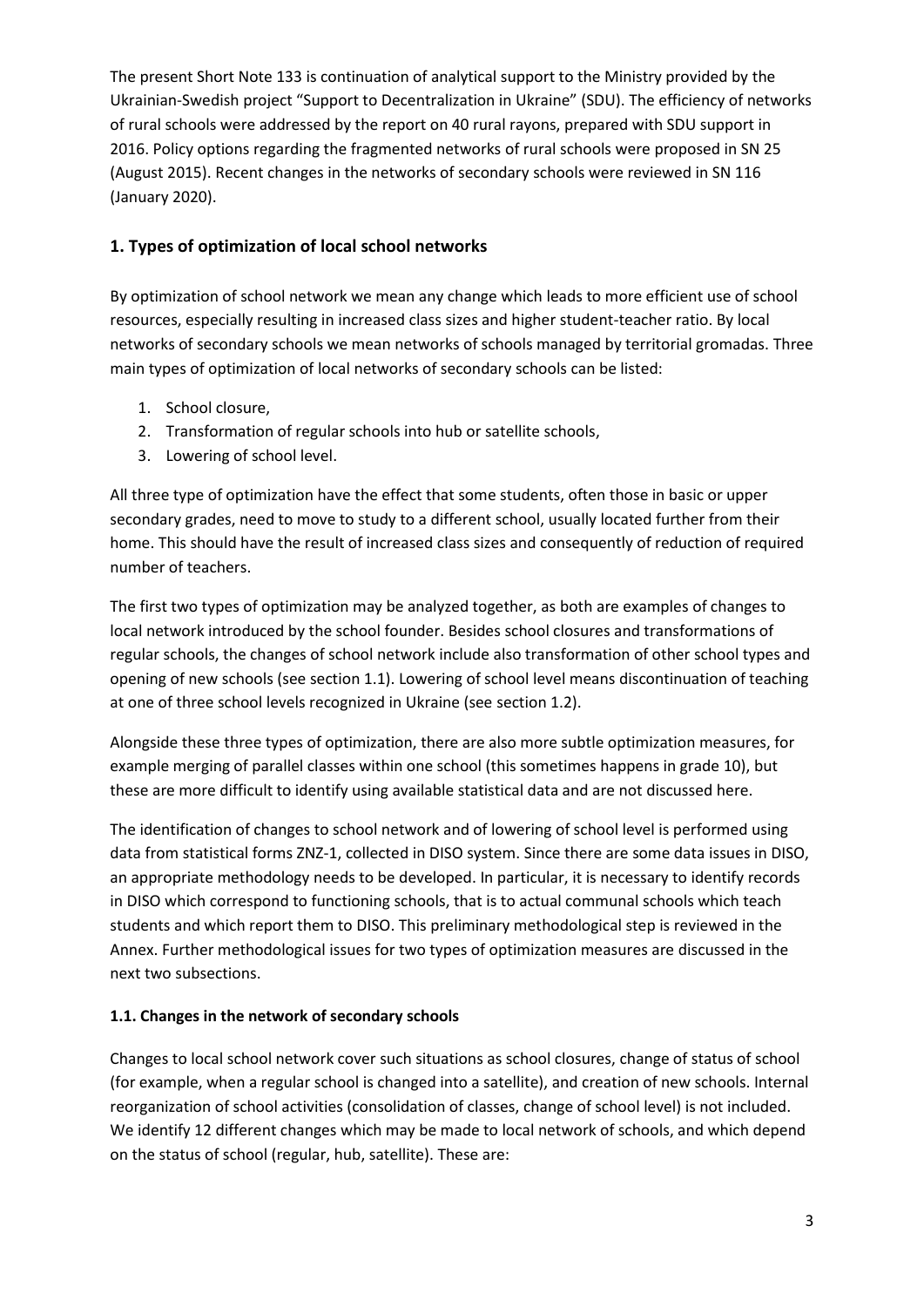- Three forms of school closures (depending on school type),
- Six possible changes of the status of school,
- Three forms of creation of new schools (depending on school type).

The most important and most common changes of status are transformation of regular school into a hub school or into a satellite school. We include in this list all possible changes of status, but some of them may be very rare (for example, change of satellite school back into a regular school) or may reflect data errors (for example, when a hub school is changed into satellite). All these specific changes are reported in [Table 1.](#page-4-1) Only school closures and school opening change the overall number of schools.

Technically speaking, creation of new schools or transformation of a satellite into a regular school is not in itself an optimization measure. New schools are required especially in large, growing cities to satisfy increasing demand for education, especially in rapidly increasing residential rayons. We need to include these types of changes of local school network in our review in order to ensure that the all considered changes together explain the evolving number of different types of schools from one school year to the next one.

Only communal schools identified as functional are considered (see Annex). For each such school, DISO system records the type of school, namely regular, hub, or satellite. A regular school is considered to be closed during the school year 2019/20 if it is recorded as regular school in September 2019 and as not functioning school in September 2020. A regular school is considered to be created during the school year 2019/20 if it is recorded as not functioning school in September 2019 and as a regular school in September 2020. A regular school is considered to be transformed into a satellite during the school year 2019/20 if it is recorded as a regular school in September 2019 and as a satellite school in September 2020. Analogous definitions apply for other types of schools and for the school year 2020/21. Data for the whole country are reported in [Table 1.](#page-4-1)

Data inconsistencies in DISO discussed in Annex indicate that at least some cases of school opening or closures are due to data errors. However, it was decided not to correct the relevant records, in part because it is not always clear how to correct them, and in part because the school founders should correct them themselves. A table analogous to [Table 1](#page-4-1) was created for every TG and is published together with subvention statements, allowing territorial gromadas to review and correct the information in DISO.

#### <span id="page-3-0"></span>**1.2. Lowering of school level**

Ukrainian secondary schools operate with three school levels: initial (grades 1 to 4), basic (grades 5 to 9) and upper secondary (grade 10 and 11). The levels are denoted I, II, and III. Accordingly, there are six possible grade configurations, namely I, I-II, I-III, II, II-III, III (no schools with just initial and upper secondary grades exist). Grade configuration is reported in DISO, although in many cases it is different from grade configuration determined by enrollment of students from different levels in the school. Moreover, it may happen that grade configuration reported in DISO is different from grade configuration stated in school statutes, especially if that status was adjusted.

Lowering of school level covers situations in which the highest level of school is discontinued, and its students are transferred to nearby schools. Often this is related to satellite schools, covering only initial or initial and basic school, with students moving on into the hub school. As mentioned above,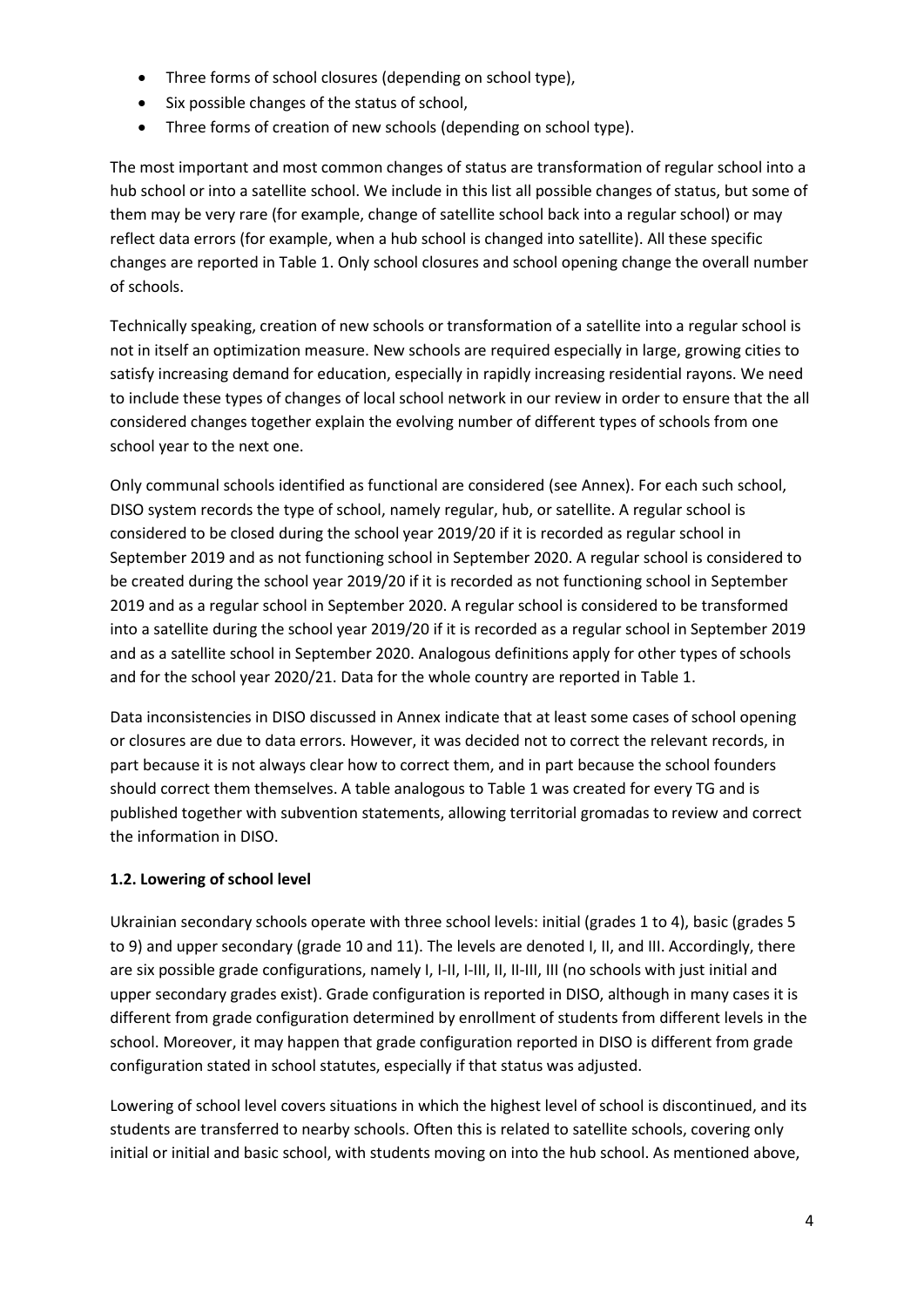we do not separately consider discontinuation of upper secondary and of basic instruction. Nevertheless, the lowering of school level may depend on the following conditions:

- Whether the lowering of school level applies to a regular school, applies to a satellite school, or is introduced together with the change of the status of the school from regular to satellite (three options),
- Whether the lowering of school level is identified on the basis of information reported to DISO, or on the basis of actual disappearance of students in formerly highest school level in the school (two options).

Lowering of school level should not apply to hub schools, which are always assumed to be schools with grade configuration I-III.

In this manner, we can identify 6 types of lowering of school level. Only schools identified as functional are considered (see Annex). A school is considered to have lowered school level according to DISO in the school year 2019/20 if between September 2019 and September 2020 it's reported in DISO grade configuration changes from I-III or II-III to I-II or I, or from I-II to I. Of course, in both years the school must be identified as functioning (see Annex). Analogous definitions apply if instead of grade configuration reported in DISO one uses grade configuration determined on the basis of student enrollment, and for school year 2020/21. Data for the whole country are reported in [Table 4.](#page-7-0)

## <span id="page-4-0"></span>**2. Review of changes to the network of secondary schools 2019-2021**

The following [Table 1](#page-4-1) presents changes to the network of secondary schools introduced in school years 2021/20 and 2020/21.

|                                               |                                               | <b>Number of schools</b> |                  |              |         |
|-----------------------------------------------|-----------------------------------------------|--------------------------|------------------|--------------|---------|
|                                               | Regular                                       | Hub                      | <b>Satellite</b> | <b>Total</b> |         |
| Schools on September 5, 2019                  |                                               | 14 0 20                  | 772              | 1 1 8 9      | 15 981  |
|                                               | Schools closed during the school year 2019/20 | $-151$                   | $-1$             | $-47$        | $-199$  |
| Change of                                     | Regular into hub                              | $-280$                   | 280              |              |         |
| school status                                 | Regular into satellite                        | $-217$                   |                  | 217          |         |
| introduced                                    | Hub into regular                              | 55                       | $-55$            |              |         |
| during the                                    | Hub into satellite                            |                          |                  |              |         |
| school year                                   | Satellite into regular                        | 16                       |                  | $-16$        |         |
| 2019/20                                       | Satellite into hub                            |                          |                  |              |         |
| Schools opened during the school year 2019/20 |                                               | 8                        |                  | 59           | 67      |
| Schools on September 5, 2020                  |                                               | 13 4 51                  | 996              | 1 4 0 2      | 15 8 49 |
|                                               | Schools closed during the school year 2020/21 | $-508$                   | $-1$             | $-209$       | $-718$  |
| Changes                                       | Regular into hub                              | $-232$                   | 232              |              |         |
| introduced                                    | Regular into satellite                        | $-435$                   |                  | 435          |         |
| during the                                    | Hub into regular                              | 11                       | $-11$            |              |         |
| school year                                   | Hub into satellite                            |                          | $-1$             | $\mathbf{1}$ |         |
| 2020/21                                       | Satellite into regular                        | 23                       |                  | $-23$        |         |
|                                               | Satellite into hub                            |                          |                  |              |         |
| Schools opened during the school year 2020/21 |                                               | 46                       |                  | 19           | 65      |
| Schools on September 5, 2021                  |                                               | 12 3 5 6                 | 1 2 1 5          | 1625         | 15 196  |

<span id="page-4-1"></span>Table 1. Changes to the network of schools 2021-2021, Ukraine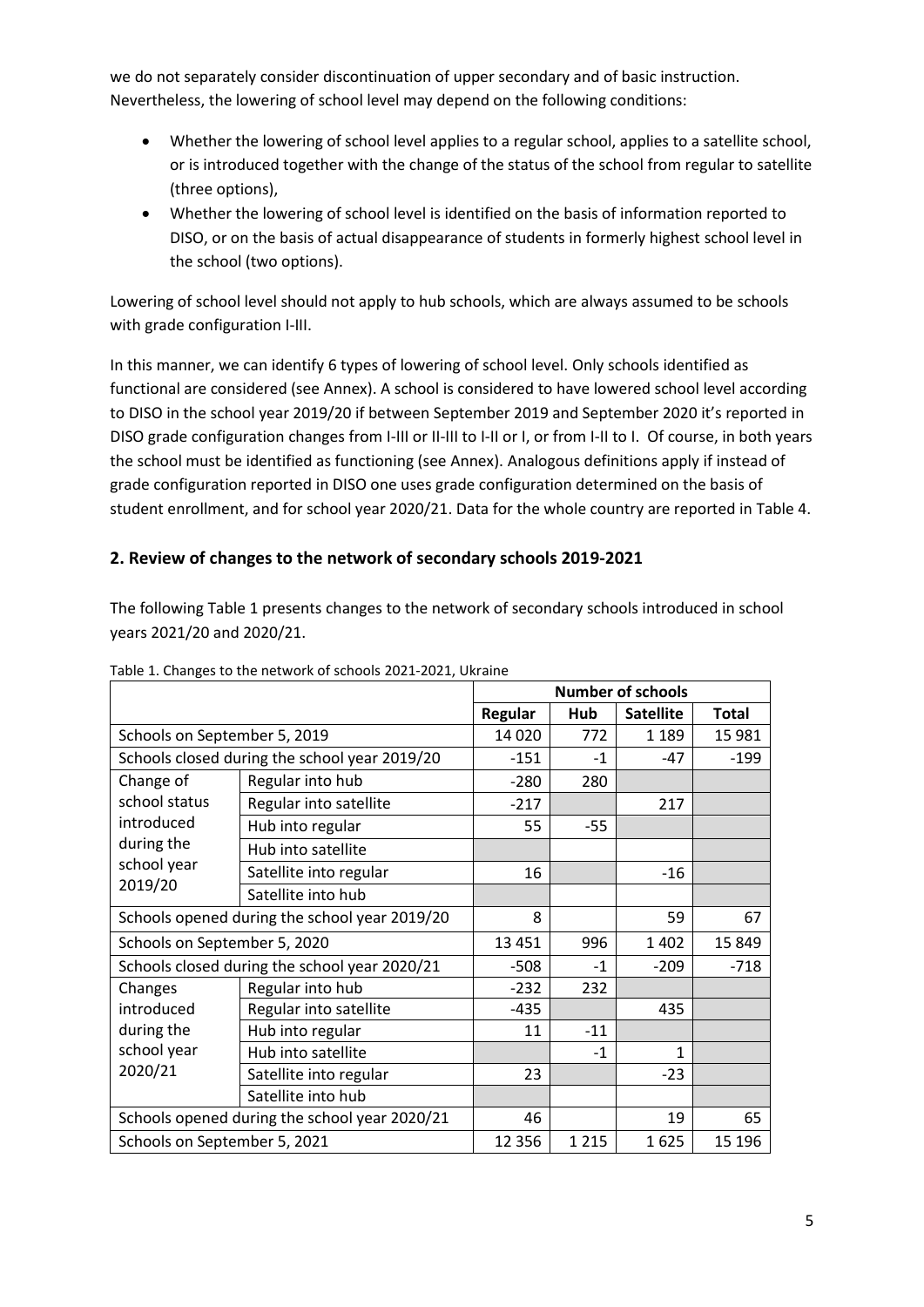We notice very significant increase in the number of changes to local school network introduced in school year 2020/21 compared to school year 2019/20. In particular, the number of schools closed more than tripled, and the number of regular schools transformed into satellites doubled. This indicates that as the new school founders have learned their new responsibilities and consolidated their control over the school networks, they were able to undertake more active role.

Small number of changes to hub schools and to satellite schools may indicate data errors. Similarly, schools opened as satellites may represent satellite schools which were not reported in DISO a year earlier.

To put the data in [Table 1](#page-4-1) into proper context, in the followin[g Table 2](#page-5-0) we provide the share of schools of different types which underwent changes in the two school years considered.

|             |                             | <b>Share of schools</b> |       |                  |              |
|-------------|-----------------------------|-------------------------|-------|------------------|--------------|
|             |                             | Regular                 | Hub   | <b>Satellite</b> | <b>Total</b> |
| School year | Schools closed              | 1,08%                   | 0,13% | 3,95%            | 1,25%        |
| 2019/20     | Schools with changed status | 3,54%                   | 7,12% | 1,35%            |              |
|             | Schools opened              | 0,06%                   |       | 4,96%            | 0,42%        |
| School year | Schools closed              | 3,78%                   | 0,10% | 14,91%           | 4,53%        |
| 2020/21     | Schools with changed status | 4,96%                   | 1,20% | 1,64%            |              |
|             | Schools opened              | 0,34%                   |       | 1,36%            | 0,41%        |

<span id="page-5-0"></span>Table 2. Share of schools undergoing changes 2019-2021, Ukraine

Data from the school year 2020/21 should be viewed as more reliable, because by then all territorial gromadas had at least one full year of managerial experience. We note that about 4,5% of all communal secondary schools have been closed, and 5% of all regular schools transformed into hub or satellite schools.

The most significant finding of [Table 2](#page-5-0) is that almost 15% of all satellite schools were closed. There are several possible explanations of this:

- Data errors: non-reporting of satellite schools in DISO in the following year,
- Closures of satellites created previously by the rayons in situations, when the hub turned out to belong to one TG while the satellite to another TG (different founders of satellite and hub schools),
- Transformation of a regular school to satellite is the first step towards closing the school, followed by lowering of school level, and then completed by closing the remaining, very small school.

The intensity of changes introduced to local school network is differentiated regionally. The following [Table 3](#page-6-1) presents selected data fro[m Table 2](#page-5-0) broken by oblast. We present the share of regular schools transformed into either hub schools or satellite schools, as well as the share of all schools closed. The shares are presented for 2 school years for which we have complete data.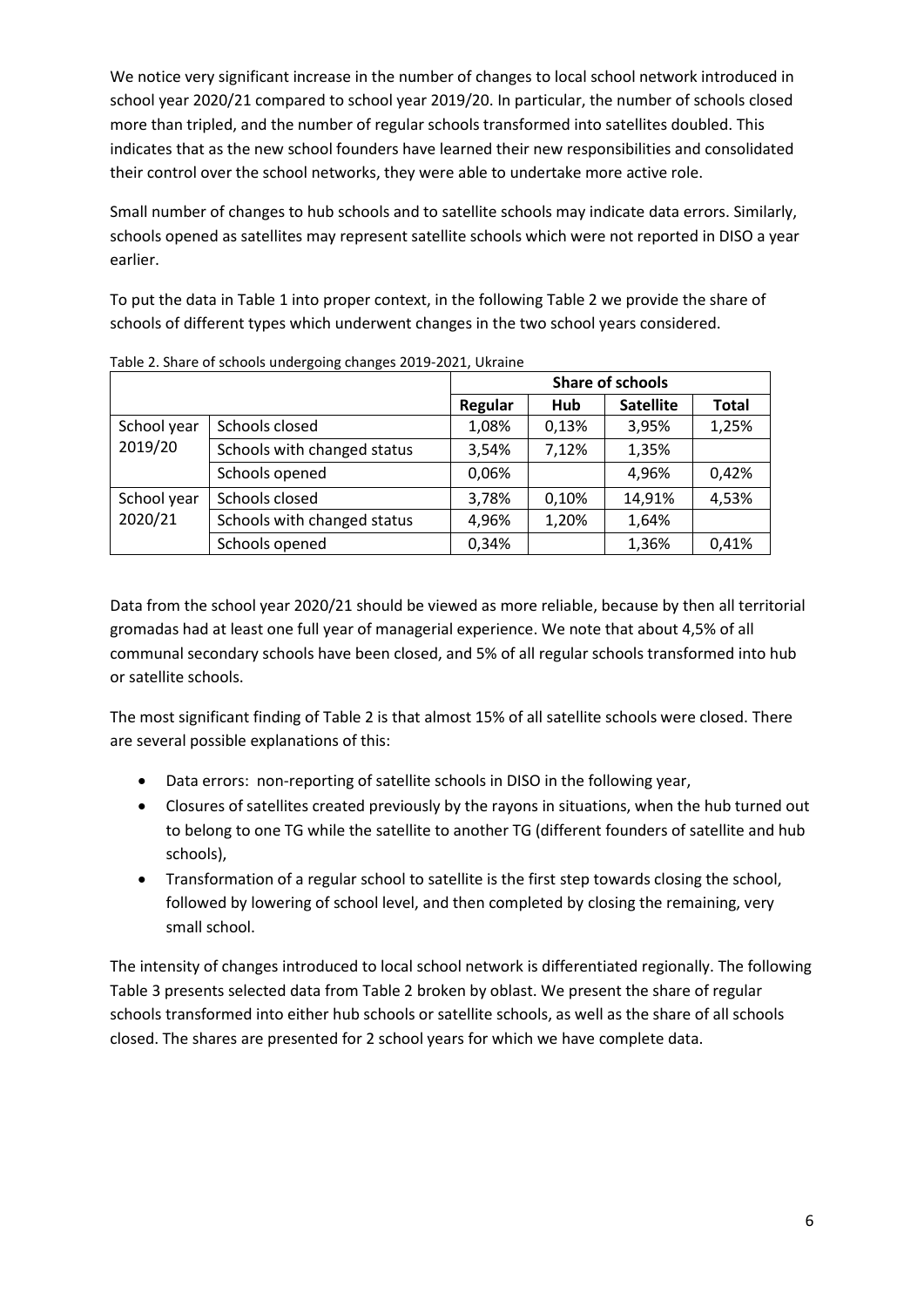|                   |         | Share of regular schools | <b>Share of all schools</b> |         |  |
|-------------------|---------|--------------------------|-----------------------------|---------|--|
|                   |         | with changed status      | closed                      |         |  |
|                   | 2019/20 | 2020/21                  | 2019/20                     | 2020/21 |  |
| Ukraine           | 3,54%   | 4,96%                    | 1,25%                       | 4,53%   |  |
| Вінницька         | 5,06%   | 11,08%                   | 1,09%                       | 6,20%   |  |
| Волинська         | 4,45%   | 1,27%                    | 1,34%                       | 8,13%   |  |
| Дніпропетровська  | 2,21%   | 3,03%                    | 0,32%                       | 1,39%   |  |
| Донецька          | 1,41%   | 4,52%                    | 1,14%                       | 2,50%   |  |
| Житомирська       | 4,20%   | 1,48%                    | 1,78%                       | 6,86%   |  |
| Закарпатська      | 6,88%   | 9,56%                    | 0,61%                       | 3,22%   |  |
| Запорізька        | 1,60%   | 6,13%                    | 1,08%                       | 2,73%   |  |
| Івано-Франківська | 4,20%   | 9,43%                    | 1,81%                       | 3,22%   |  |
| Київська          | 5,73%   | 10,89%                   | 0,00%                       | 3,37%   |  |
| Кіровоградська    | 10,32%  | 5,15%                    | 2,41%                       | 3,48%   |  |
| Луганська         | 1,53%   | 3,91%                    | 0,68%                       | 5,44%   |  |
| Львівська         | 0,90%   | 2,11%                    | 0,85%                       | 4,38%   |  |
| Миколаївська      | 1,96%   | 1,57%                    | 1,16%                       | 4,50%   |  |
| Одеська           | 3,91%   | 9,00%                    | 0,38%                       | 2,71%   |  |
| Полтавська        | 7,26%   | 7,75%                    | 1,57%                       | 6,84%   |  |
| Рівненська        | 1,62%   | 1,09%                    | 0,76%                       | 5,63%   |  |
| Сумська           | 4,36%   | 4,94%                    | 3,00%                       | 6,64%   |  |
| Тернопільська     | 1,79%   | 1,99%                    | 1,56%                       | 4,62%   |  |
| Харківська        | 2,28%   | 1,71%                    | 0,92%                       | 3,57%   |  |
| Херсонська        | 5,17%   | 4,40%                    | 2,24%                       | 2,06%   |  |
| Хмельницька       | 2,09%   | 0,51%                    | 4,20%                       | 6,76%   |  |
| Черкаська         | 5,99%   | 4,01%                    | 1,02%                       | 6,36%   |  |
| Чернівецька       | 4,39%   | 17,07%                   | 0,48%                       | 4,31%   |  |
| Чернігівська      | 4,01%   | 3,29%                    | 1,98%                       | 8,45%   |  |

<span id="page-6-1"></span>Table 3. Share of closed and transformed regular schools 2019-21, by oblast

[Table 3](#page-6-1) shows that regional differences of optimization effort in Ukraine are very large. For example, the share of transformed regular schools in 2020/21 ranges from 0,51% to 17,07%, while the share of closed schools ranges from 1,39% to 8,45%. We also note that some regions, like Volynska and Chernihivska, have strong preference for closing schools, and conduct few changes of school status, while other regions, like Chernivecka or Kyivska, do the opposite.

We also note that while overall there is a significant increase of changes to local school networks introduced in 2020/21 in comparison to 2019/20, there is a difference between shares of school transformations and of school closures. There are 10 regions, in which the share of regular schools transformed declined in 2020/21 compared to the previous year, while the share of closed schools increased in all regions except one (Hersonska), in some cases very significantly (note for example the case of Chernivecka).

#### <span id="page-6-0"></span>**3. Review of lowering of school level 2019-2021**

The following [Table 4](#page-7-0) summarizes lowering of school level in secondary schools introduced in school years 2021/20 and 2020/21.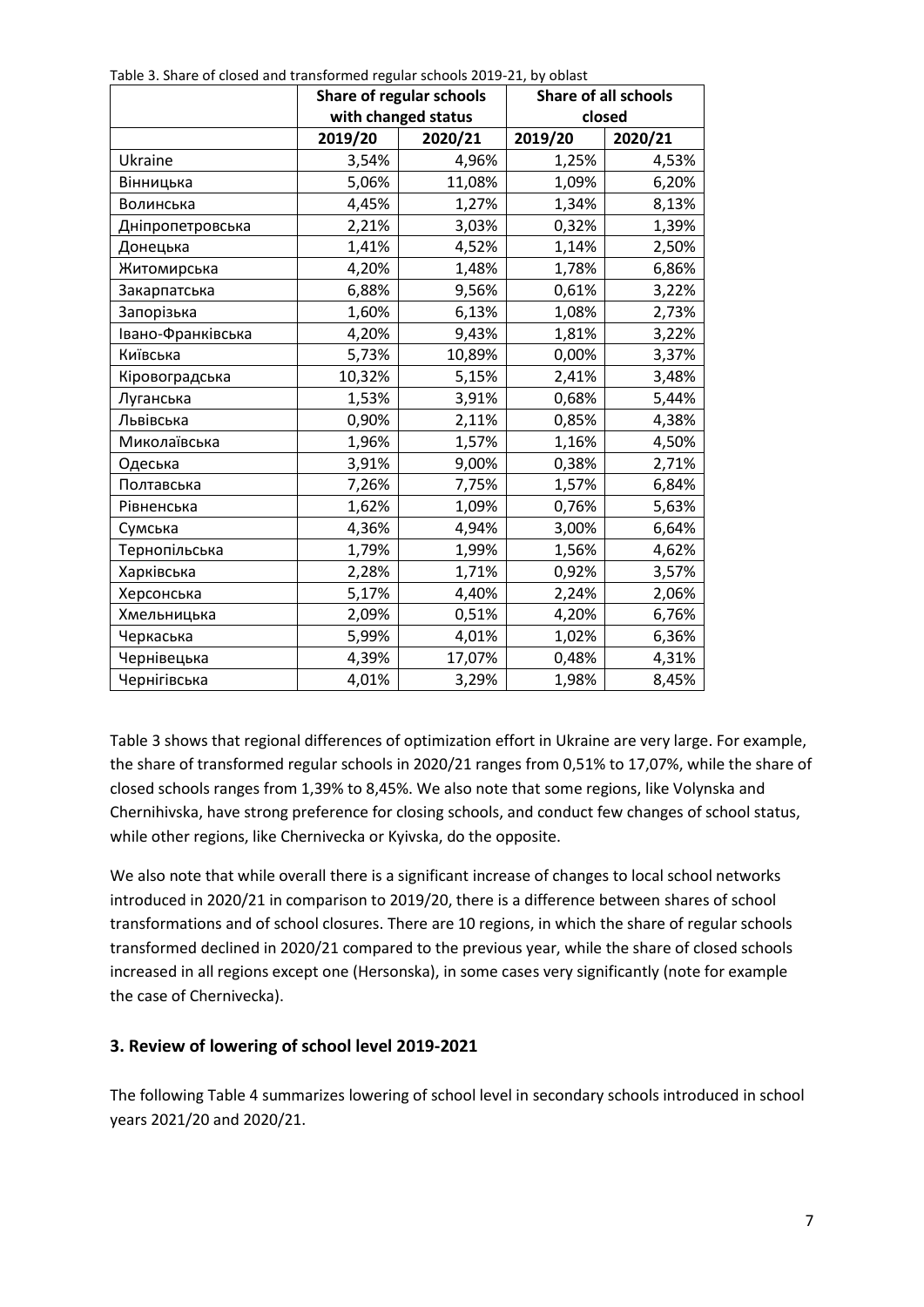<span id="page-7-0"></span>Table 4. Lowering of school level 2019-2021, Ukraine

|             |                                     | <b>Based on</b><br><b>DISO</b> | <b>Based on student</b><br>numbers |
|-------------|-------------------------------------|--------------------------------|------------------------------------|
|             |                                     |                                |                                    |
|             | Regular                             | 243                            | 379                                |
| School year | Regular transformed into satellites | 32                             | 33                                 |
| 2019/20     | <b>Satellites</b>                   | 70                             | 45                                 |
|             | Total                               | 345                            | 457                                |
|             | Regular                             | 398                            | 543                                |
| School year | Regular transformed into satellites | 99                             | 121                                |
| 2019/20     | <b>Satellites</b>                   | 98                             | 82                                 |
|             | Total                               | 595                            | 746                                |

It is interesting to note in [Table 4](#page-7-0) the differences between changes of school level reported in DISO and assessed on the basis of student numbers. Actual lowering of the school level, that is discontinuation of instruction in the previously highest education level, is about 25% higher as lowering of level reported in DISO. This almost certainly reflects the fact that school founders take managerial decisions to optimize school network, but for different reasons delay formalizing those decisions in school statutes and in DISO. This interpretation is supported by the fact that the reported and the actual numbers lowering of school level are quite close for regular schools being transformed into satellites. Indeed, when such a change is implemented, school statutes need to be adjusted the school loses its status of legal person), and the change is more correctly and more quickly reported in DISO. It is also supported by the fact that lowering of school level of satellites as reported in DISO is higher than the lowering based on student numbers (the opposite situation to regular schools). This indicates that in satellites, instruction in the highest school level is discontinued in fact first, and recorded in DISO with some delay.

The difference between the school years 2019/20 and 2020/21 is striking. The number of cases of lowering school level doubled. This is quite similar to the difference between the two school years evident for changes of local school networks [\(Table 1\)](#page-4-1).

Similarly to the previous section, we provide the share of all schools (excluding the hub schools) which had their school level lowered.

|                        |                                     | <b>Based on</b><br><b>DISO</b> | <b>Based on student</b><br>numbers |
|------------------------|-------------------------------------|--------------------------------|------------------------------------|
|                        | Regular                             | 1,73%                          | 2,70%                              |
| School year<br>2019/20 | Regular transformed into satellites | 14,75%                         | 15,21%                             |
|                        | <b>Satellites</b>                   | 5,89%                          | 3,78%                              |
|                        | Regular                             | 2,96%                          | 4,04%                              |
| School year<br>2019/20 | Regular transformed into satellites | 22,76%                         | 27,82%                             |
|                        | <b>Satellites</b>                   | 6,99%                          | 5,85%                              |

<span id="page-7-1"></span>

|  |  | Table 5. Share of schools with lowered school level 2019-21, Ukraine |
|--|--|----------------------------------------------------------------------|
|  |  |                                                                      |

Apart from the increased frequency of lowering of school level in the school year 2020/21 compared to the previous school year, and higher incidence of lowering based on student numbers than based on DISO (already seen i[n Table 4\)](#page-7-0), we also observe important differences between the school types. Clearly, school level is reduced much more often in satellite schools than in regular schools. This is to be expected, indeed one of the main reasons for transforming a regular school into a satellite is to be able to reduce the school level. However, most often we notice the lowering of school level for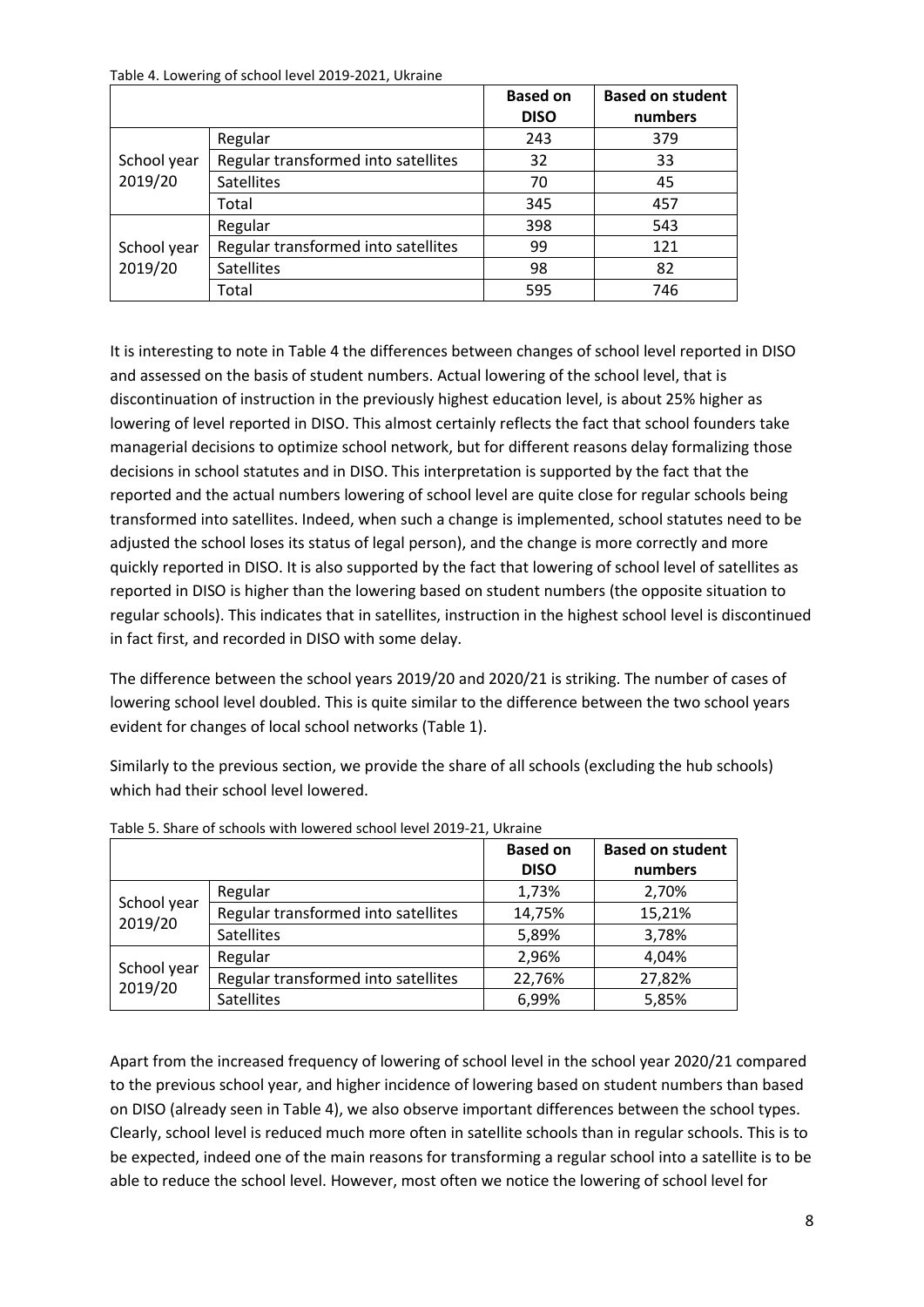regular schools at the same moment when they are transformed into satellites. In other words, these two types of optimization are relatively often performed together, however not always: as [Table 5](#page-7-1) shows, in the school year 2020/21 over 70% of regular schools which were transformed into satellites did not have their school level lowered.

As for the changes of local school network, our final step is a review of regional differentiation of intensity of lowering of school level. We consider only lower based on student numbers.

|                   | Share of regular |               | <b>Share of</b>     |         | <b>Share of satellite</b> |                      |
|-------------------|------------------|---------------|---------------------|---------|---------------------------|----------------------|
|                   |                  | schools with  | transformed regular |         |                           | schools with lowered |
|                   |                  | lowered level | schools with        |         | level                     |                      |
|                   |                  |               | lowered level       |         |                           |                      |
|                   | 2019/20          | 2020/21       | 2019/20             | 2020/21 | 2019/20                   | 2020/21              |
| Ukraine           | 2,70%            | 4,04%         | 15,21%              | 27,82%  | 3,78%                     | 5,85%                |
| Вінницька         | 2,39%            | 3,84%         | 6,25%               | 24,59%  | 1,52%                     | 2,47%                |
| Волинська         | 1,37%            | 1,09%         | 0,00%               | 25,00%  | 1,69%                     | 0,00%                |
| Дніпропетровська  | 3,20%            | 8,08%         | 27,27%              | 62,50%  | 2,47%                     | 3,26%                |
| Донецька          | 3,43%            | 3,70%         | 0,00%               | 28,57%  | 11,76%                    | 0,00%                |
| Житомирська       | 2,63%            | 6,46%         | 0,00%               | 20,00%  | 4,17%                     | 0,00%                |
| Закарпатська      | 0,15%            | 0,49%         | 0,00%               | 7,69%   |                           | 6,90%                |
| Запорізька        | 4,60%            | 4,91%         |                     | 43,48%  | 0,00%                     | 10,71%               |
| Івано-Франківська | 2,10%            | 2,20%         | 0,00%               | 7,14%   | 11,90%                    | 3,45%                |
| Київська          | 1,59%            | 6,20%         | 9,09%               | 34,21%  | 4,08%                     | 3,39%                |
| Кіровоградська    | 3,17%            | 5,58%         | 36,36%              | 12,50%  | 10,06%                    | 14,86%               |
| Луганська         | 3,05%            | 2,34%         | 0,00%               | 28,57%  | 10,53%                    | 0,00%                |
| Львівська         | 0,72%            | 1,01%         | 25,00%              | 15,79%  | 0,85%                     | 3,36%                |
| Миколаївська      | 4,36%            | 6,94%         | 66,67%              | 0,00%   | 2,38%                     | 0,00%                |
| Одеська           | 1,54%            | 3,19%         | 28,57%              | 36,17%  | 0,00%                     | 12,33%               |
| Полтавська        | 6,72%            | 5,17%         | 6,67%               | 36,84%  | 0,00%                     | 7,27%                |
| Рівненська        | 0,36%            | 3,64%         | 0,00%               | 25,00%  | 0,00%                     | 5,41%                |
| Сумська           | 5,45%            | 4,94%         | 50,00%              | 53,85%  | 5,56%                     | 5,56%                |
| Тернопільська     | 1,04%            | 2,61%         | 0,00%               | 0,00%   | 0,00%                     | 4,29%                |
| Харківська        | 3,50%            | 3,42%         | 60,00%              | 55,56%  | 0,00%                     | 5,08%                |
| Херсонська        | 2,58%            | 6,87%         | 33,33%              | 0,00%   | 0,00%                     | 2,17%                |
| Хмельницька       | 4,18%            | 4,12%         |                     | 100,00% | 0,00%                     | 0,00%                |
| Черкаська         | 4,12%            | 7,41%         | 15,00%              | 20,00%  | 5,26%                     | 20,00%               |
| Чернівецька       | 1,55%            | 0,81%         | 28,57%              | 32,35%  | 5,00%                     | 0,00%                |
| Чернігівська      | 5,79%            | 6,34%         | 16,67%              | 54,55%  | 9,09%                     | 0,00%                |

<span id="page-8-0"></span>Table 6. Share of schools with lowered school level 2019-21, based on student numbers, by oblast

In [Table 6,](#page-8-0) empty cell indicates either that there was no satellite school in 2019 (Zakarpatska oblast) or that there were no regular schools transformed into satellites in the school year 2019/20 (Zaporiska and Hmelnitska oblasts). The value 0,00% indicates that not a single school of appropriate group had its school level lowered.

Once again, similarly t[o Table 3,](#page-6-1) we note significant regional differentiation of optimization efforts of territorial gromadas. The share of regular schools which had lowered school level ranges from 0,41% in Zakarpatska oblast to 8,08% in Dnipropetrovska. The values for regular schools transformed into satellites are less reliable because they are based on small numbers of cases (for example, in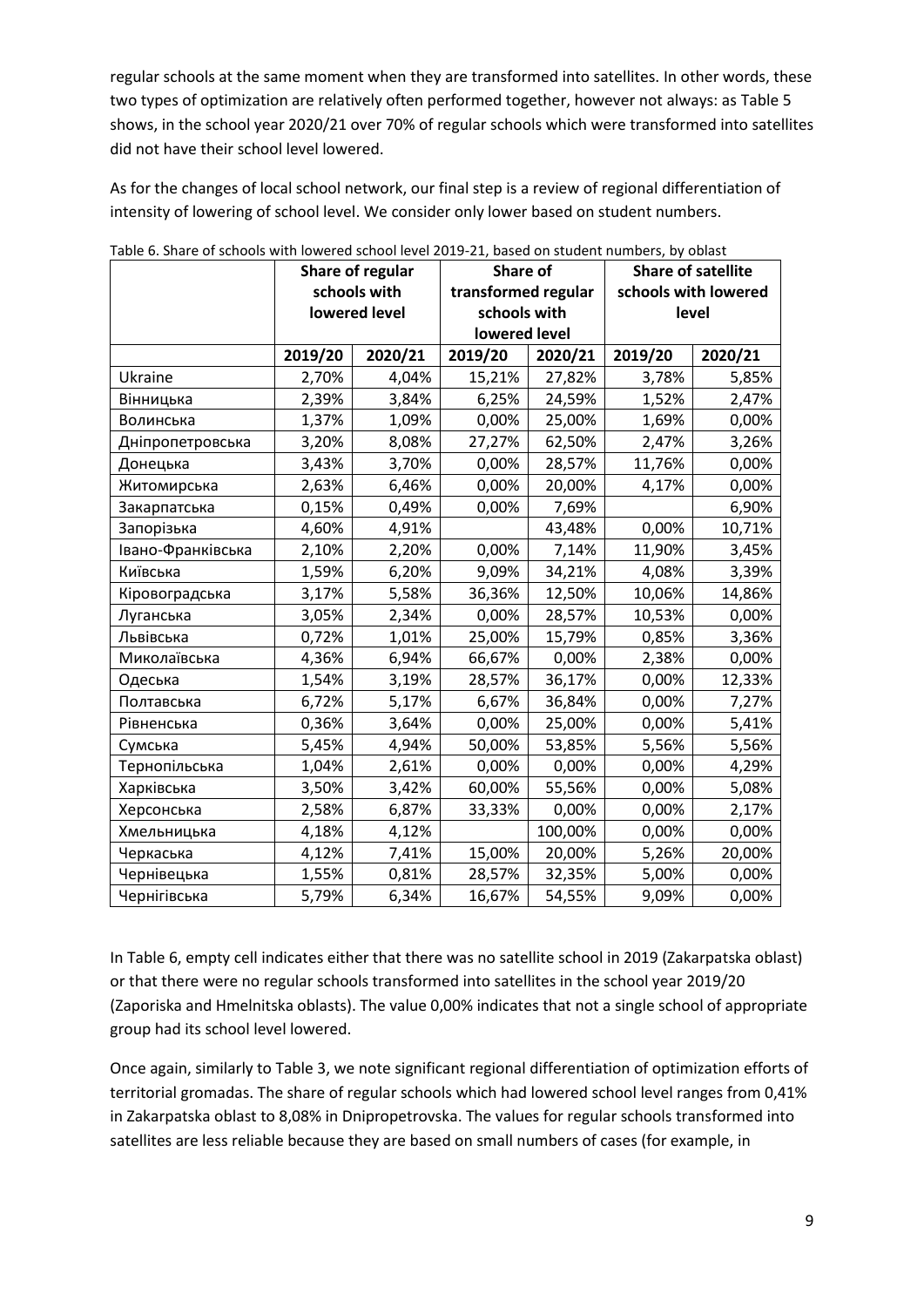Hmelnitska oblast there was just one such school, and its school level was reduced, leading to value of 100%).

Relatively high share of regular schools with lowered school level (such as in Dnipropetrovska, Cherkaska, Mikolaivska oblasts) may indicate an alternative strategy towards optimization, in which a regular school first has it school level lowered before being transformed into a satellite. More years of data are needed to assess whether this strategy is widely used by territorial gromadas.

## <span id="page-9-0"></span>**4. Conclusions**

In order to assess the effort of founders of secondary schools to optimize their local school networks, a methodology has been developed to identify school closures, transformation of school status, and lowering of school level (section 1, Annex). These measures have been applied to available statistical data on secondary education for school years 2019/20 and 2020/21 (sections 2 and 3). The analysis covers the whole country, but is restricted to the period after the amalgamation process of territorial gromadas was finally completed.

The following general conclusions may be formulated on the basis of available information:

- The optimization effort of territorial gromadas was radically strengthened during the school year 2020/21 in comparison to year 2019/20. This is most likely related to the fact that many amalgamated territorial gromadas appeared in 2020 for the first time, and had no experience and no administration able to design and implement optimization measures to their local school networks.
- The intensifying of optimization in successive school years is especially evident for school closures. For transformations of regular schools, despite overall increased intensity in 2020/21, there were several regions where this intensity fell, especially if in the previous year territorial gromadas undertook many such transformations (for example, in Kirovogradska).
- Analogously, the intensity of lowering of school level increased in the school year 2020/21 compared to the previous year. Interestingly, the share of regular schools transformed into satellites which had their school level lowered at the same time increased from 15,21% in 2019/20 to nearly 28% a year later.
- Optimization effort of founders of secondary schools exhibits significant regional variation. This may be due to different local conditions (in some regions optimization is very difficult to implement), to different experience of education departments of territorial gromadas (the gromadas which were formed more recently need time to fully assume their strategic responsibilities in the sector), or to different political decisions (some school founders may prefer to maintain small schools with very small class sizes to avoid conflict with parents and teachers). However, such differentiation should be expected in a truly decentralized education system.
- We may conclude that availability of different strategies for optimization of school networks (school closures, transformation of regular schools into hub or satellite schools, lowering of school level), coupled with the fact that such changes lead to cost savings but do not lead to a reduction of allocated education subvention, is increasingly being used by the founders of secondary schools. It may be expected that this process will continue in future years, resulting in gradual increase of overall efficiency of Ukrainian education.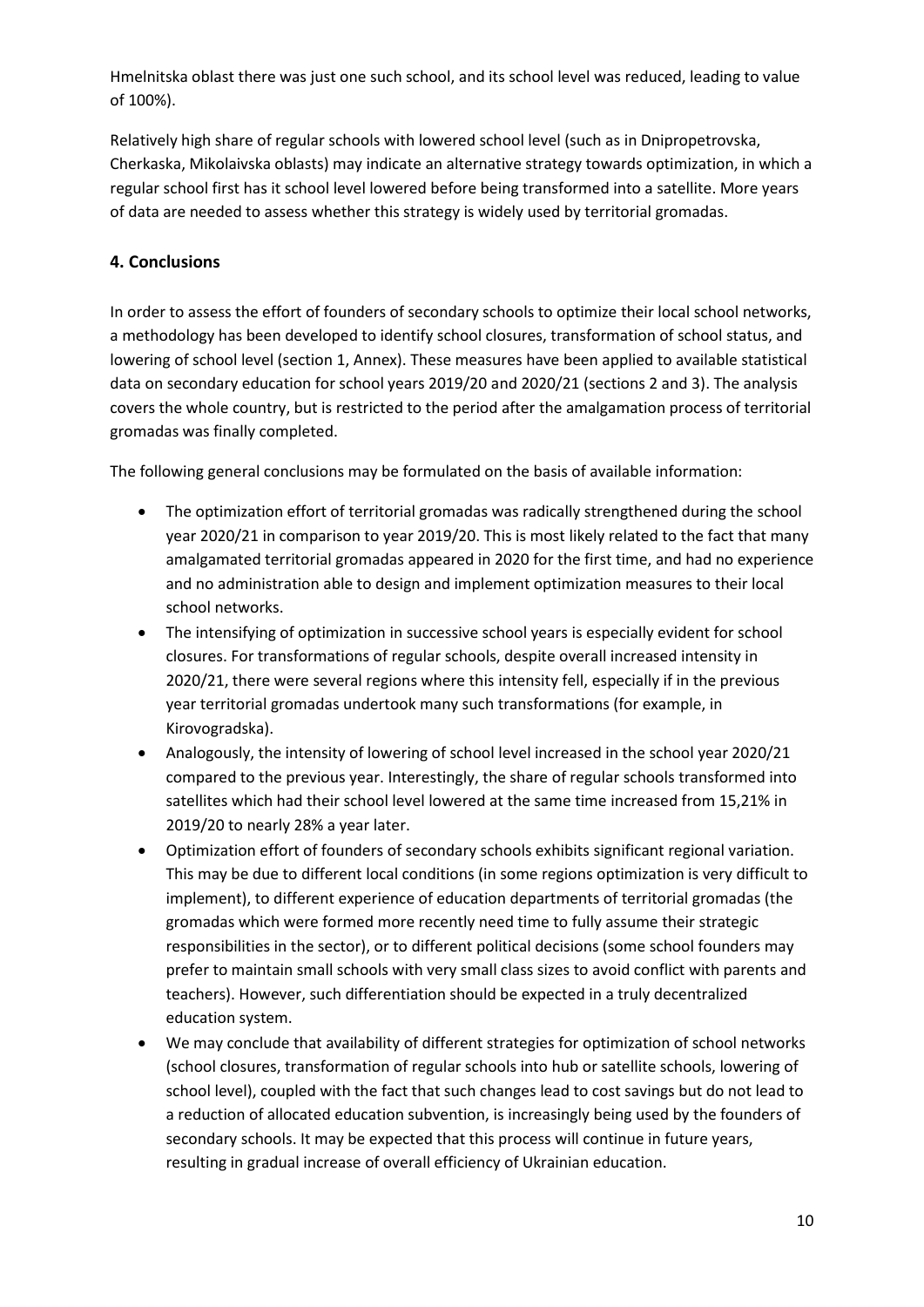An important lesson from the analysis presented in the present Short Note is that system DISO, which collects and maintains statistical data about Ukrainian secondary education, exhibits data problems and inconsistencies between years. This is due to the lack of a proper *registry of secondary schools*, which would allow to clarify which changes to local school network are actually implemented, and which merely reflect some data errors. Creation of an effective, well-organized school registry is an urgent task of the Ministry of Education and Science of Ukraine.

Kyiv, December 16, 2021

## <span id="page-10-0"></span>**Annex. Identification of "functioning schools" in DISO**

The methodology employed in the present SN is based on statistical data collected from schools using ZNZ-1 statistical forms and maintained in EMIS-type database DISO (in the future will be known as AIKOM). The forms are collected in September of every year, with data valid on September 5.

The system DISO includes many records of schools which for different reasons are not relevant for the purposes of school registry or of education subvention. The following criteria (filters) are used to identify whether a record in DISO database corresponds to a functioning school:

- No test records: budget code not equal to 00000000000 and not empty,
- School active: data item Активна $(1)$ не активна $(0) = 1$ ;
- School activity not stopped: data item activity is stopped = 0;
- School is not closed for other reasons: data item not work other reasons = 0;
- School not closed for reconstruction: data item overhaul = 0 (in 2021, there appeared a school which had this data item set to 1 but which had to be included, so this part of the filter was not used),
- School is obliged to submit ZNZ-q form: data item school\_rep\_send\_znz1 = 1;
- School submitted ZNZ-1 form: data item znz1 exists = 1,
- Correct year of the record.

Since the data items listed above are entered into DISO separately, some internal contradictions are possible. For example some schools identified as functioning had no reported students (in September 2021, 25 schools, including private ones), and some schools identified as not-functioning had reported students (in September 2021, 8 schools with 438 reported students). We consider these special cases to be data errors.

The following criteria were used to identify communal schools:

- No state schools: budget code not equal to 30000000000,
- No private school: budget code not equal to 27000000000 or to 29000000000.

Similarly to the identification of functioning schools, the budget code is entered separately for the data item Форма\_власності (form of ownership) and in some cases these are different from the identification of private or communal schools according to the budget code. We consider the budget code to be more reliable.

Data collected in DISO reveal also additional problems. For example, there are five communal schools which are reported as functional in 2019 and 2020, but not in 2020. Since it is not possible that a school was closed for one year and reopened, this is certainly data error. Similarly, there are 12